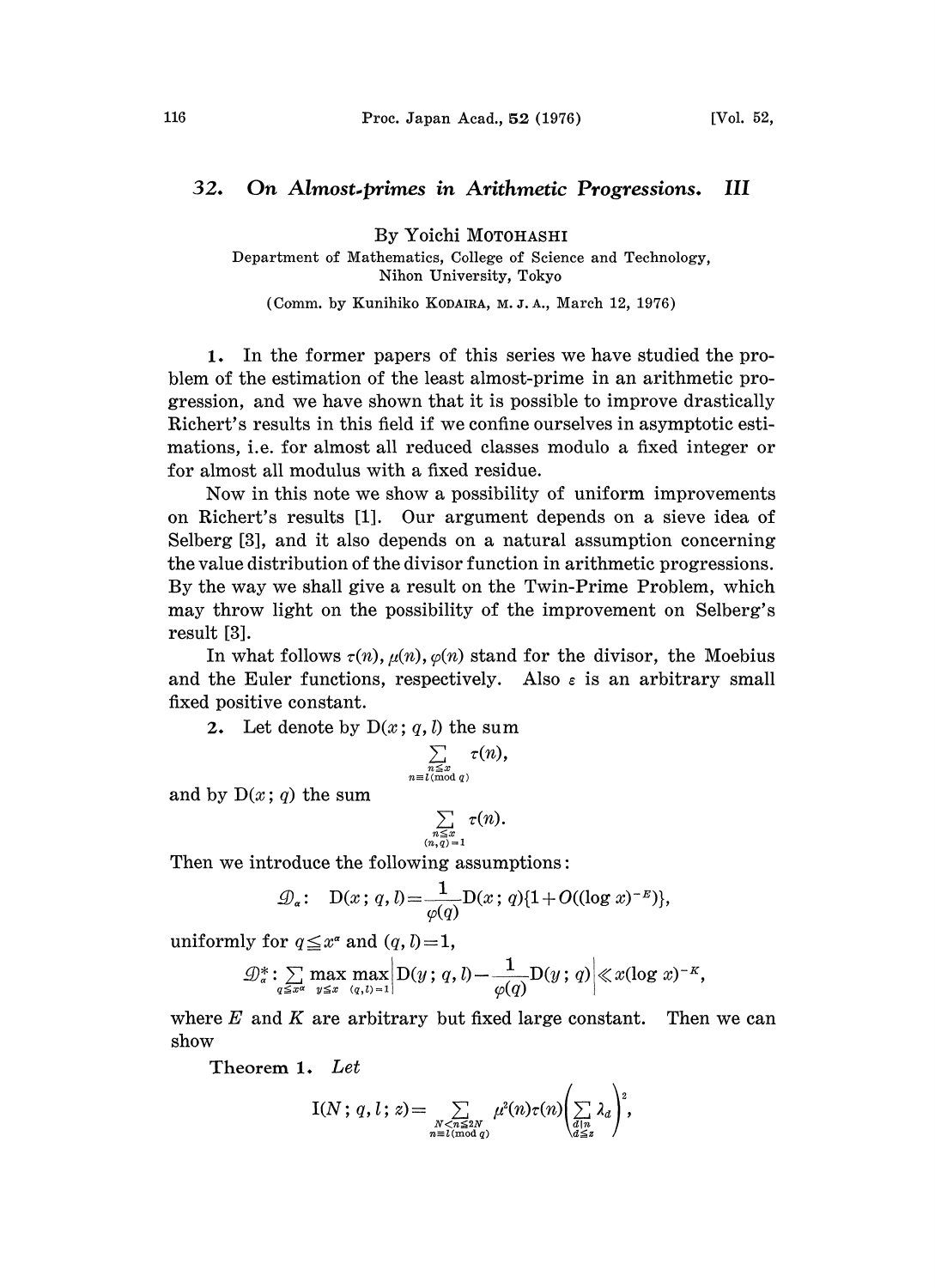No. 3] Almost-primes. III 117

$$
I_0(N; q, l; z) = \sum_{\substack{N < n \leq 2N \\ n \equiv l \pmod{q}}} \mu^2(n) \left( \sum_{\substack{d \mid n \\ d \leq z}} \lambda_d \right)^2.
$$

Then by an appropriate choice of  $\lambda_a$  and by the assumption  $\mathcal{D}_a$ , we have

$$
\mathrm{I}(N\,;\,q, l\,;\,z)/\mathrm{I}_0(N\,;\,q, l\,;\,z) \!=\! \Big(1 \!+\! \frac{3 \log N}{2 \log z}\Big)\!\Big(1\!+\!O\!\Big(\!\frac{\log \log N}{\log N}\Big)\!\Big)\!,
$$

 $if$ 

$$
q \leq \mathrm{Min}\left\{ \left( \frac{N^{1-\epsilon}}{z^2} \right)^{\alpha}, N^{(1/2)-\epsilon} \right\}.
$$

Corollary to Theorem 1. If we assume  $\mathcal{D}_{\alpha}$ , then there exists a

 $P_2$  (an integer with 2 prime factors at most) such that<br> $P_2 \equiv l \pmod{q}$ ,  $\mu(P_2) \neq 0$ ,  $P_2 \leq \text{Max } (q^{\tau_{1/3\alpha}+1})$  $\mu(P_2) \neq 0$ ,  $P_2 \leq Max (q^{(7/3\alpha)+\epsilon}, q^{2+\epsilon}),$ uniformly for all  $l, q, (q, l)=1$ .

Theorem 2. Let

$$
I(N; z) = \sum_{N < n \leq 2N} \mu^2(n)\mu^2(n+2)(\tau(n)+\tau(n+2))\left(\sum_{\substack{d \mid n(n+2) \\ d \leq z}} \lambda_d\right),
$$
\n
$$
I_0(N; z) = \sum_{N < n \leq 2N} \mu^2(n)\mu^2(n+2)\left(\sum_{\substack{d \mid n(n+2) \\ d \leq z}} \lambda_d\right)^2.
$$

Then, by an appropriate choice of  $\lambda_a$  and z and by the assumption  $\mathcal{D}_a^*$ , we have

$$
\mathrm{I}(N\,;\,z)/\mathrm{I}_0(N\,;\,z)\!\leq\!2(1\!+\!4/\alpha)(1\!+\!\varepsilon).
$$

Remark to Theorem 2. Hooley [2] confirmed  $\mathcal{D}_{2/3}$ , which, with Theorem 2, gives Selberg's result [3], [4].

3. The actual values of  $\lambda_d$ 's may have much interests. In Theorem <sup>1</sup> we have set

$$
\lambda_d = Y_q(z)^{-1} \mu(d) \prod_{p|d} (1+2/p) \sum_{\substack{u \leq z/d \\ (dq, n) = 1}} \tau(n) \mu^2(n)/n,
$$

if  $d \leq z$ ,  $(d, q) = 1$ , and  $\lambda_d = 0$  otherwise, where  $Y_q(z) = \sum_{n \leq z} \tau(n) \mu^2(n)/n.$ 

As for Theorem 2 we have set  $z=N^{\alpha/2-\epsilon}$  and

$$
\lambda_d = Y(z)^{-1} \mu(d) \prod_{p|d} \left( \frac{1+1/p-3/p^2}{1-2/p} \right) \sum_{\substack{n \leq z/d \\ (n, 2d)=1}} n^{-1} \tau_3(n) \mu^2(n) \prod_{p|n} \left( \frac{1-1/p}{1-2/p} \right),
$$

if  $d \leq z$ ,  $2 \nmid d$ , and  $\lambda_d = 0$  otherwise, where

$$
Y(z) = \sum_{\substack{n \leq x \\ 2 \nmid n}} n^{-1} \tau_3(n) \mu^2(n) \prod_{p \mid n} \left( \frac{1 - 1/p}{1 - 2/p} \right),
$$

 $\tau_3(n)$  being the number of representations of n as a product of 3 positive integers.